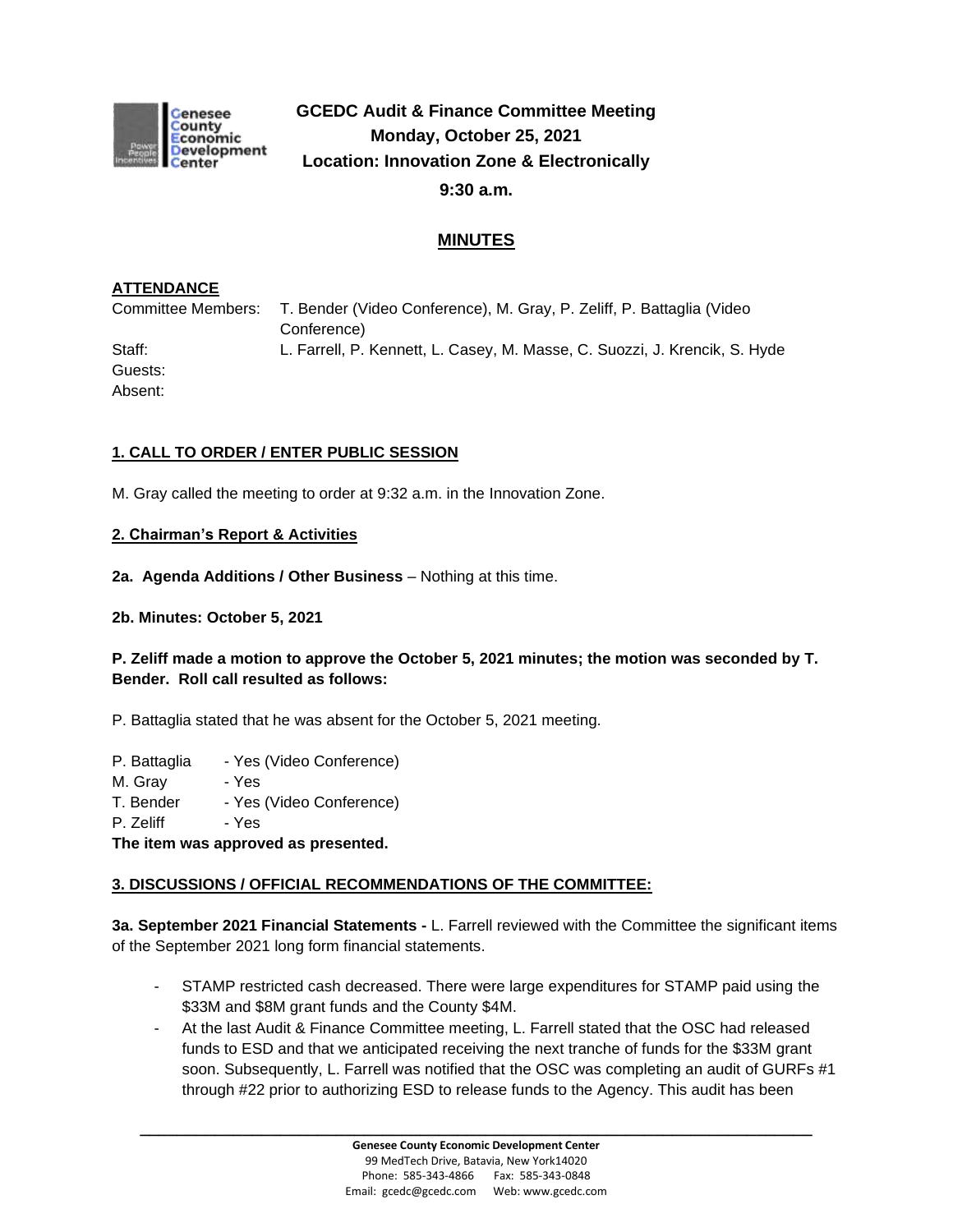completed and there were only a few forms that L. Farrell had to provide. We should receive funds soon.

- Grants receivable decreased. We received grant funds from National Grid to reimburse for marketing and travel expenses.
- On Line 55, accrued expenses increased. About \$10,000 is accrued monthly for NYS Retirement and paid annually at the end of December.
- In the operating fund, we collected the origination fee of approximately \$47,000 from Batavia Special Needs.
- At this time, we should be at 75% of budget. In the operating fund, there are a few line items that are over budget related to expenditures that are front loaded, but they are beginning to level-out.
- In the real estate development fund, we paid for an appraisal at the LeRoy Food & Tech Park. This expense was unbudgeted but was covered by the maintenance and repairs budget line item.
- Other than the above-mentioned items, there is normal monthly activity on the income statements for all funds.

## **P. Battaglia made a motion to recommend to the full Board the September 2021 Financial Statements; the motion was seconded by P. Zeliff. Roll call resulted as follows:**

- P. Battaglia Yes (Video Conference)
- M. Gray Yes
- T. Bender Yes (Video Conference)
- P. Zeliff Yes

**The item was approved as presented.**

**3b. GCEDC 1+3 Budget -** L. Farrell presented the 1+3 budget to the Committee for review. She noted that the 2021 projection numbers and 2022 Budget was approved at the last Board meeting. The budget was then extended another 3 years. The 1+3 Budget must be entered into the NYS Public Authorities Reporting Information System (PARIS) online. It was noted that most line items show a 3% increase year over year. The line items with an asterisk are those that could be estimated more accurately as more information was available or schedules were utilized.

The GCEDC had an opportunity to request an additional \$25,000 in funding from the County Legislature to assist with Workforce Development initiatives. The County Legislature is considering requests for funding from outside agencies for projects and initiatives that may not otherwise be undertaken without additional financial assistance. The GCEDC's request has not been approved but was included in the County Manager's budget. This request, if approved, would increase the Agency's current funding level by about 10%. This would be ongoing as well, not just a one-time increase in funding.

The Committee noted that given the recent spike in inflation, an estimated 3% increase year over year may not be sufficient. L. Farrell responded that this is simply a forecast and not a formal approval of the budgets for years 2023-2025.

## **P. Zeliff made a motion to recommend to the full Board the GCEDC 1+3 Budget as presented; the motion was seconded by P. Battaglia. Roll call resulted as follows:**

P. Battaglia - Yes (Video Conference)

M. Gray - Yes

**\_\_\_\_\_\_\_\_\_\_\_\_\_\_\_\_\_\_\_\_\_\_\_\_\_\_\_\_\_\_\_\_\_\_\_\_\_\_\_\_\_\_\_\_\_\_\_\_\_\_\_\_\_\_\_\_\_\_\_\_\_\_\_\_\_\_\_\_\_\_\_\_**